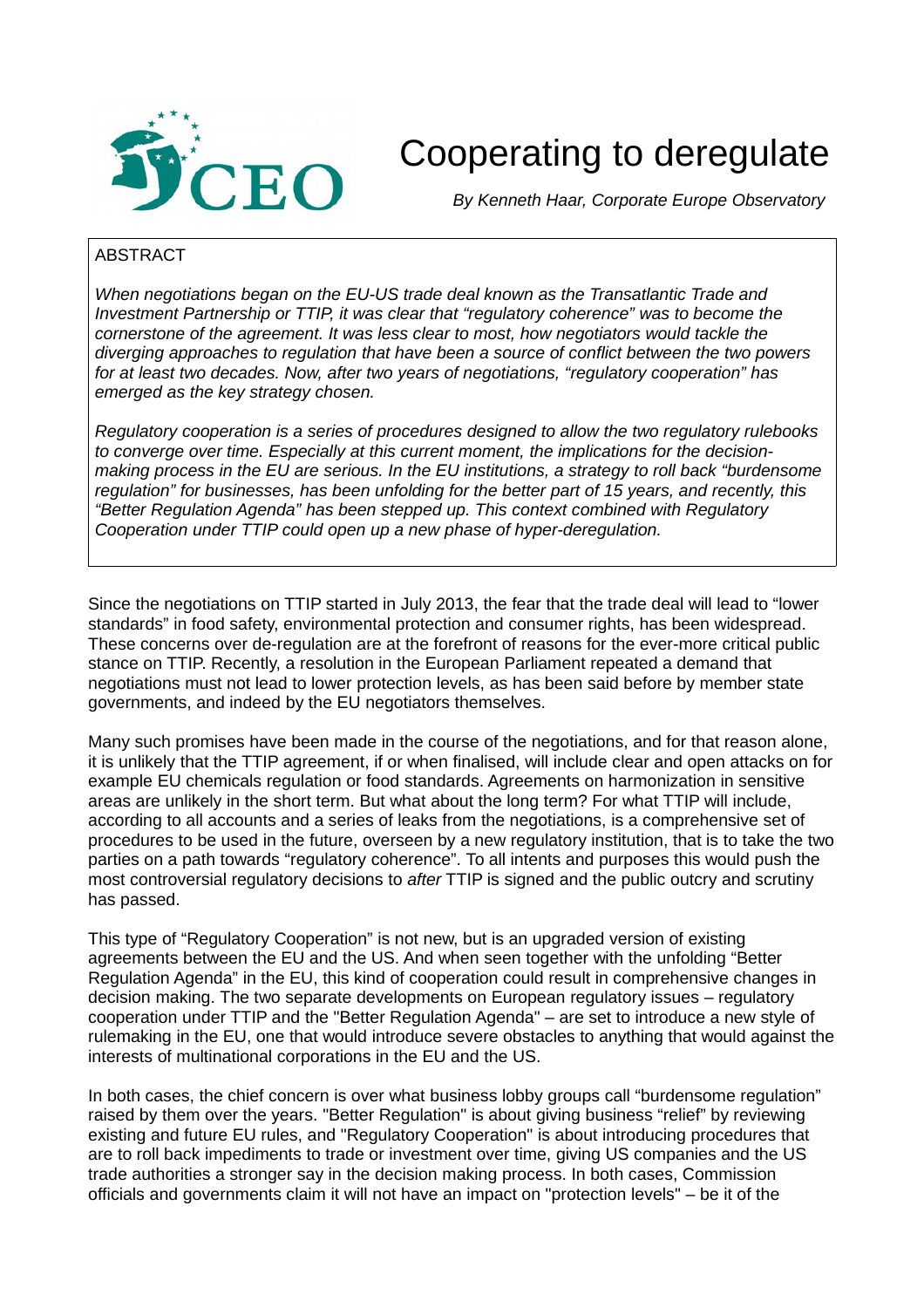environment, public health, or labour protection – however, the proposals that have come from the Commission show a very different picture: that of putting business first (and second). The procedures proposed so far will lead to a series of new barriers to sensible regulation, including a maze of decision procedures where rules eg. on enhanced environmental protection could easily be filtered away. A new era of "deregulation" could begin.

# **Regulation of regulation**

The Better Regulation Agenda and Regulatory Cooperation have the same subject matter, best defined as anything that touches on how companies produce or deliver services. In some definitions, 'regulation' would be about rulemaking that details the implementation of a law, but in this case, 'regulation' must be understood very broadly as the adoption of any rule that governs procedure or behavior, in this case of companies. It can be a law, it can be an implementing act (in the EU). It should not be confused with the legal instrument in the EU, a regulation, as in this case it covers other legal instruments as well, including EU directives. The two concern both 'primary' and 'secondary' legislation.

Better Regulation and Regulatory Cooperation include very similar proposals. Impact assessments, consultation procedures, guidelines for regulation, and the setup of institutions or bodies to guide long term strategies. In both cases, the EU will be brought closer to a kind of 'regulation of regulations", rules that are to give general direction to regulation, mandatory guidelines established to improve the 'competitiveness' of businesses.

The impact on decision making in the European Union will be subtle, but comprehensive. The Union is built on a Treaty that poses some limits to the creativity when new procedures on regulation are crafted, and there are some procedures that cannot be skipped or fundamentally changed. For instance, main decisions on new laws will still have to be made by the Council. So it might be concluded, as some analysts do, that regulatory cooperation in itself will pose no threat to protection levels, as decisions will ultimately be made by elected representatives.

But if looked upon from the viewpoint of the political context, and the history of regulatory cooperation, what emerges is a troubling image of a power grab. Transnational corporations on both sides will be well positioned to exert even stronger influence in the decision making process. In fact, the main proposals of the EU have the footprint of major industry lobby groups. $\ddot{=}$ 

With the rules of Better Regulation and Regulatory Cooperation come a rhetoric about increased transparency and public participation. 'Stakeholders' are to be more active and enjoy more access to decision makers. That term refers not only to business groups, but to other actors as well, however, by design, the new platforms offer ample opportunities for businesses, whereas the agenda of eg environmental movements and consumer groups fit poorly with the two programs. In their case, the effective form of regulation would indeed be of a kind that would impose "burdens" on business. Add to this the armies of industry lobbyists in Brussels and the privileged access they already enjoy, especially to Commission officials, and you have a scenario where the two initiatives open the door to corporate lobbyists even further than is the case today.

But how, then, do the two initiatives interact? How are they related?

# **The transatlantic divide**

As a first step to establish the links between Better Regulation and Regulatory Cooperation, a few notes on the history of trade disputes between the EU and the US is necessary.

It should come as no surprise that a trade agreement with the US would touch upon regulation in a broad sense. The impetus to the TTIP comes very much from a series of disputes over the past two decades, most of which had direct implications for 'behind the border regulation' in the EU. To mention but a few high-profile cases: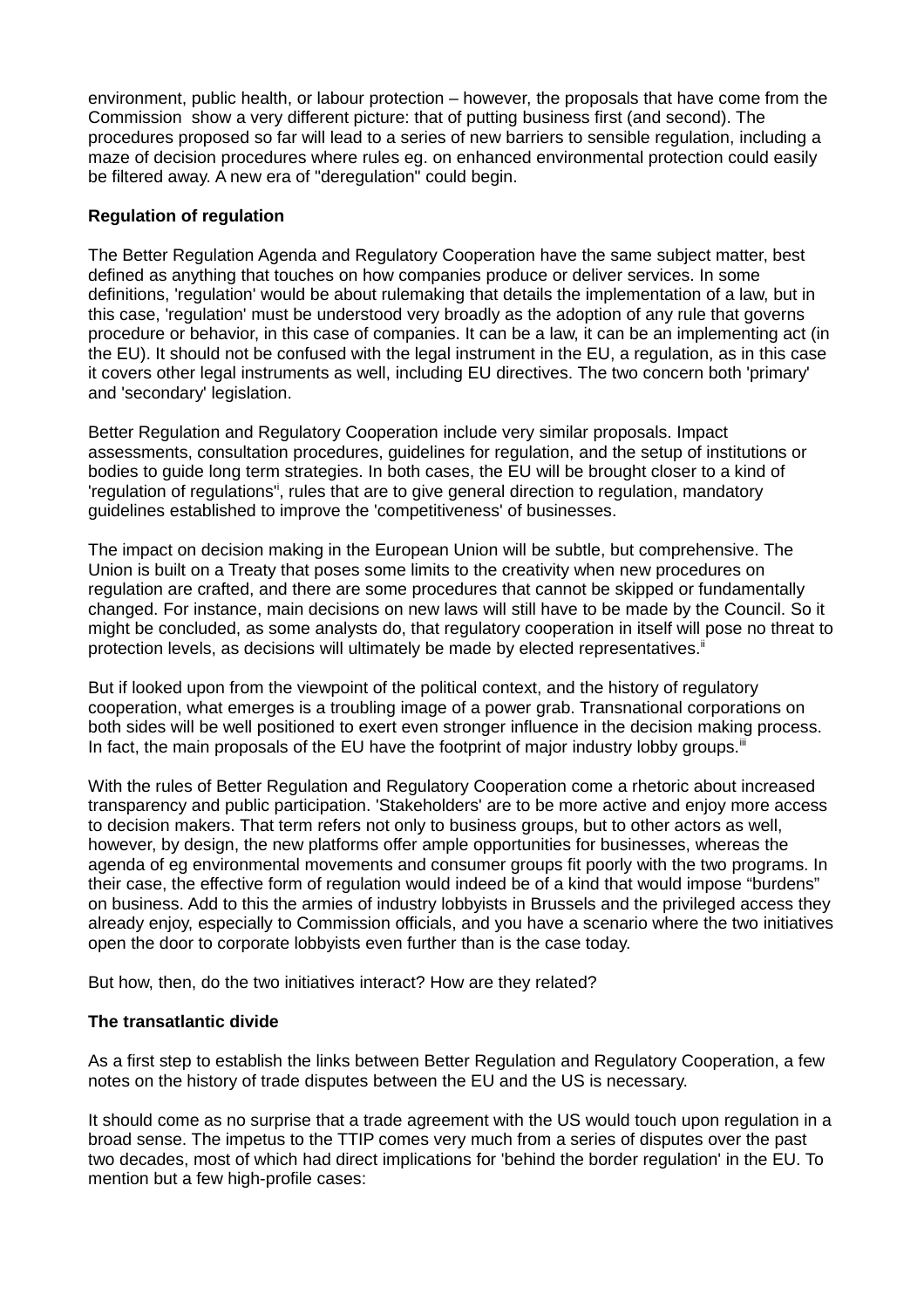- In the early years of the World Trade Organisation (WTO), US launched and won in a case against EU rules on hormone residues in beef.
- The US trade authorities since then have pursued various avenues to open EU markets to GMO products, including a complaint at the WTO dispute settlement body
- The US sided with Canada in an attempt to do away with the ban of asbestos in France in 1996.
- The US was deeply involved in the struggle over EU chemicals regulation, pushing for the non-adoption of the Regulation on Registration, Evaluation, Authorisation and Restriction of Chemicals).
- The US is dissatisfied with bans in the EU of the use of a clorinated substance to clean chickens, and the ban on the use of lactic acid to make beef more tender – until the latter was lifted as a sign of good will ahead of the TTIP negotiations.

These disputes were not merely circumstantial, but revealed major differences in the approach to regulation, in terms of both the principles and the procedures. The strict EU limits on hormone residues, for instance, was an outcome of the 'precautionary principle', formally acknowledged in the EU Treaty as a cornerstone of EU regulation. Precaution in its original definition, means the authorities can press ahead with eg. a ban of a substance, even if scientific evidence is not conclusive. In the US, on the other hand, the precautionary principle is not recognised, and instead is based up the principle known as 'scientific risk assessment', which requires the authorities to produce indisputable proof of a danger before a substance or a product can be banned.

Also, regulation in the EU tend to be more politicised. In the US, regulatory agencies enjoy autonomy within the confines of legislation, whereas in the EU – though the Commission enjoys a powerful positioniv when laws are to be implemented via 'delegated acts' or 'implementing acts' (the 'comitology procedure') – member state representatives do have the power to stop or amend a proposal, eg. the approval of certain additivies in food. Finally, in the US, 'stakeholders' enjoy a formalised right to 'notice and comment' on regulatory proposals – a right which is often used to block or seriously delay a proposal. While there are traces of the same procedure in the EU setup, it does not go as far as in the US.

# **Regulatory cooperation as the remedy**

This leaves us with an image of two powers with rather incompatible approaches to regulation, but the EU system in particular, is not a static phenomenon. This is shown by the way that the interaction with the US on regulatory affairs has given impetus to a push from industry lobby groups, and has spurred parts of the Commission to work for procedures that would align the EU regulatory process, as well as the regulatory outcomes, with those of the US. Regulatory cooperation, which took off in the late 90's, is about procedures that can ensure greater convergence by rolling back existing differences and by preventing new ones from arising.

The history of regulatory cooperation has proved this to be a difficult task. You only have to look at the list of conflicts on regulatory issues, such as the ones above, that ran in parallel to the formal pledges to co-operate and strive towards convergence. Still, from the mid 90's the EU and the US built structures and procedures to promote regulatory cooperation, but in parallel the two were at loggerheads over chemicals, food standards, GMOs and many other issues. On other issues, the EU was more forthcoming. On data privacy, hazardous substances in electronic equipment, animal testing in the cosmetics industry, and on restrictions on the use of ozone depleting substances, the EU gave concessions to the US, avoiding divergence.<sup>v</sup>

These outcomes, seen as very positive by business lobby groups on both sides, helped create the momentum for the negotiations of a comprehensive trade agreement, the TTIP. As both the Commission, member state governments and business lobby groups were quite aware of the difficulties in agreeing on harmonisation or 'mutual recognition' in one big blow, Regulatory Cooperation was set to become the cornerstone of the TTIP from the outset. The experiments from the past two decades – earlier attempts to cooperate on regulation - are reviewed, made more effective, more binding, more comprehensive.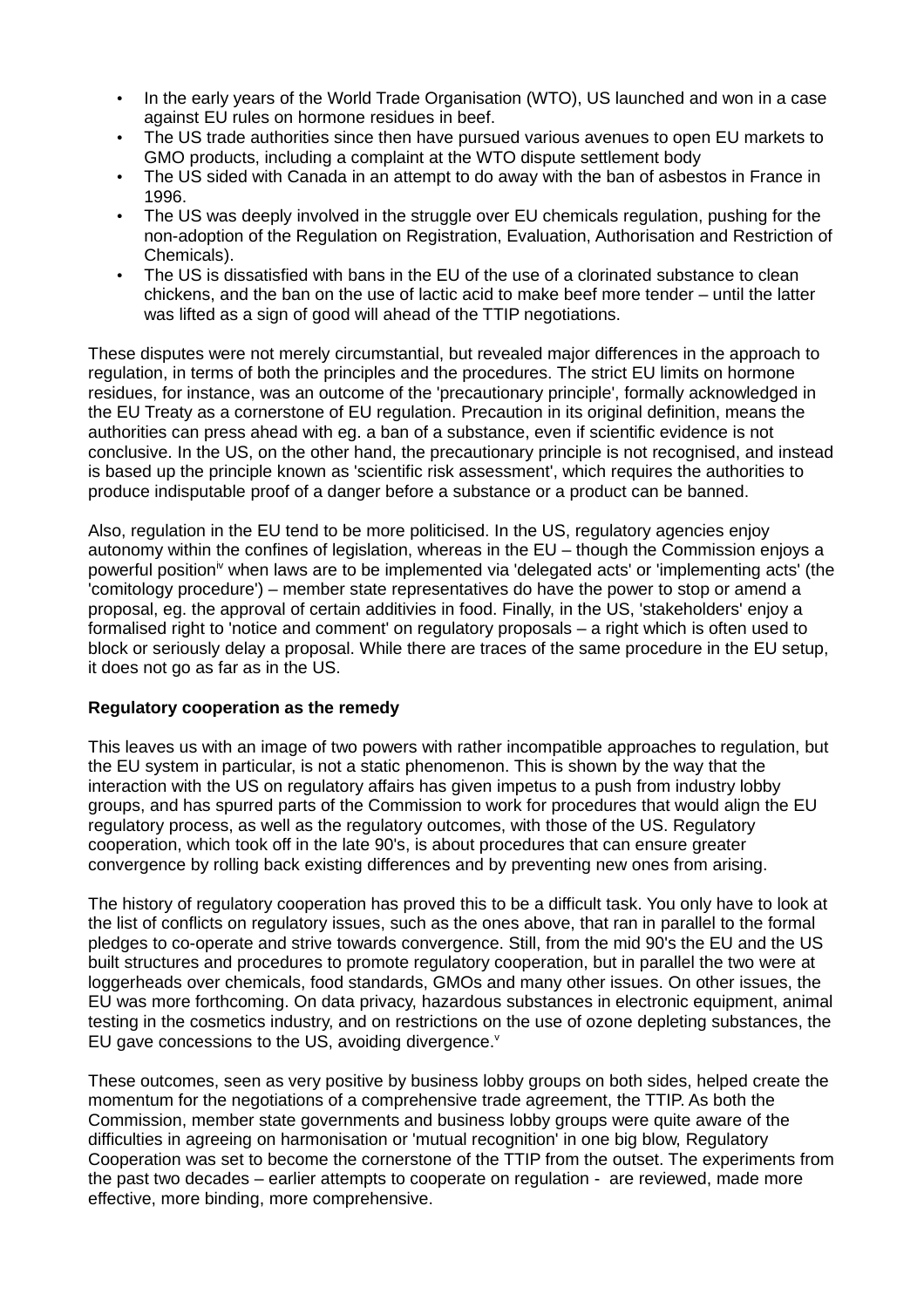## **Regulatory cooperation under TTIP**

What will regulatory cooperation then look like in TTIP? Obviously, as negotiations have not finished, and as the parties have different positions, it is not possible to fully predict the outcome. Furthermore, the US position is not publicly available. What we do have are the proposals that have come from the European Commission, and which have been discussed with the Council in the Trade Policy Committee. $vi$ 

The main elements of the proposal on cooperation across issues and sectors, include six key elements:

## *Early warning*

The other party has to be notified on all proposals – whether legislative proposals or implementing acts – at an early stage, ie before the proposals are adopted by the Commission. As the Commission has the monopoly on proposals, this could mean it will have to discuss the measure concerned with the US trade authorities before they are brought up for discussion at the Council and in the European Parliament. This can be significant as the Commission has shown a will on earlier occasions to fundamentally change its proposals following discussions with the US trade authorities before adopting them.<sup>vii</sup>

## *Trade impact assessments*

Impact assessments will have to include assessments of a given proposals impact on trade, in other words its impact on US companies. While the proposals of the Commission thus far are not very specific, there has been a dialogue between the EC and the US regulatory authorities for about a decade on the nature of a good impact assessment. In this dialogue, the precautionary principle has come under a lot of fire from the US.

## *Regulatory dialogues*

Whenever a proposal might have significant impact on trade, there is to be a "regulatory dialogue" between the parties. Whether this type of dialogue is to take place when a measure is taken by a member state or a US state is under discussion. The Commission prefers this to cover the member state level as well.

# *Strategic planning - Regulatory Cooperation Council (RCC)*

A Regulatory Cooperation Council (or Regulatory Cooperation Body) is to be set up to guide the two parties towards regulatory convergence. It will consist of representatives from the Commission and from the Office of Information on Regulatory Affairs (OIRA) in the US. They will refer to a ministerial body, but so far the division of labour and competences are unclear.

## *Notice-and-comment*

"Stakeholders" will be asked for input on proposals from the RCC, and they will be invited to raise queries through contact points. Comments will have to be "taken into account".

## *Sectoral working groups*

The RCC will establish sectoral working groups (eg on chemicals, food standards, consumer rights) to work out a strategy for regulatory convergence in a specific area. At an early stage, the Commission committed to awarding business lobby groups privileged access to the sectoral working groups.

On top of this design of 'horizontal regulatory cooperation' comes a series of sub-agreements on special procedures for particular sectors. None of the known proposals offer any indication that the EU will be able to strengthen or maintain existing protection levels, quite the contrary. The EU proposal on chemicals is strikingly similar to that of the chemicals lobby on both sides.<sup>viii</sup> the proposal on pesticides<sup>ix</sup> will block development of rules on pesticides in the US as well as the EU, and the proposal on financial regulation has been hailed by the CityUK, a British financial lobby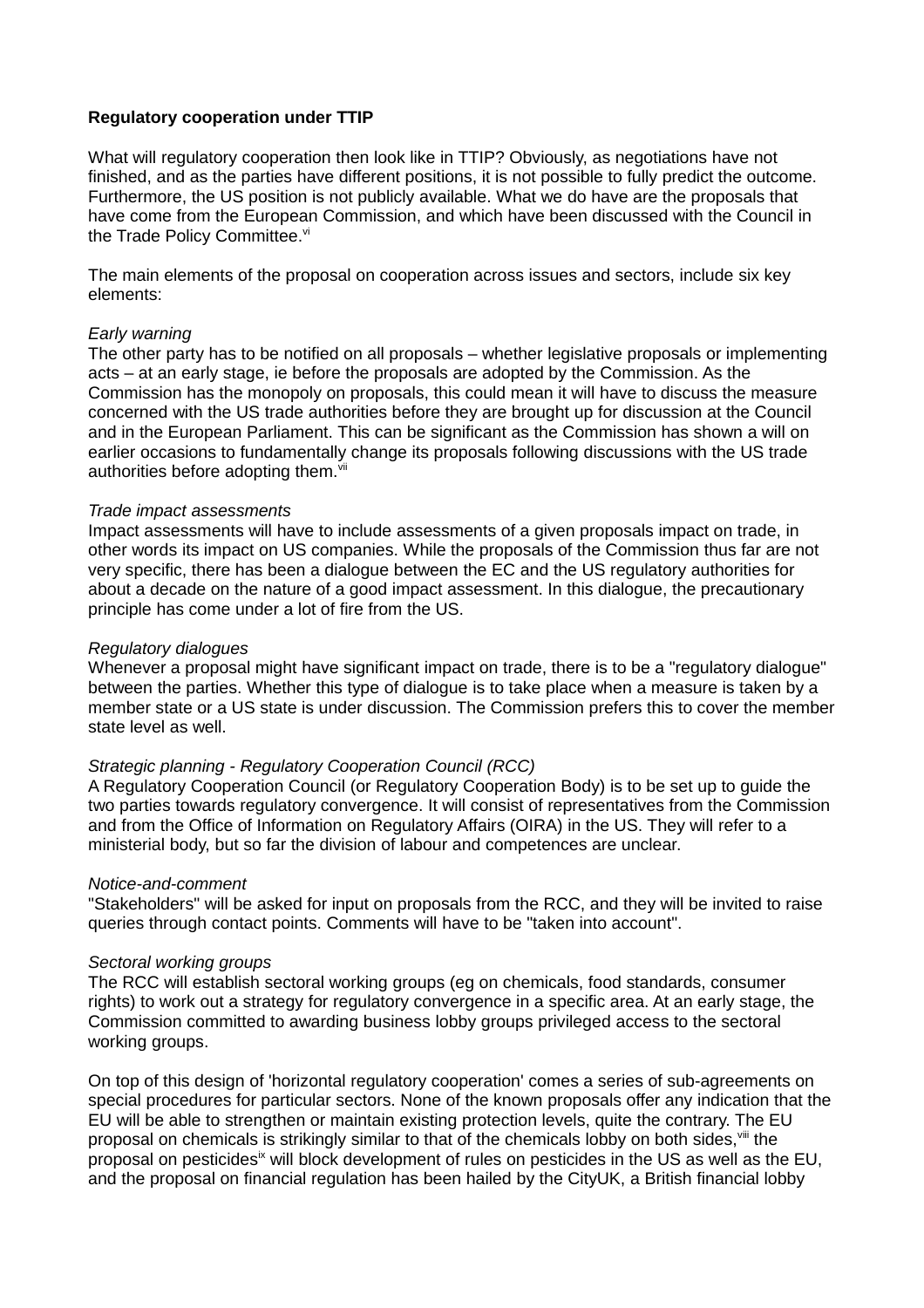group, as "reflect[ing] so closely the approach of TheCityUK that a bystander would have thought it came straight out of our brochure on TTIP".<sup>x</sup>

# **A short history of better regulation**

To understand the implications of this proposal to deepen regulatory cooperation, it is necessary to look at the internal development in the EU in the very same area, the so called 'Better Regulation Agenda' unfolding after years of more cautious experiments.

The Better Regulation Agenda stems from a Commission proposal, approved by the European Council in 2002, designed to cut so-called 'red tape', ie lighten the burden for businesses. $x$  Further steps were taken in 2007, when the "Action Programme for Reducing Administrative Burdens in the EU" was launched, setting a target of reducing administrative burdens for business by 25 percent in 2012. That same year a "High Level Group on Administrative Burdens" was formed, also known as the Stoiber Group, headed by Edmund Stoiber.

Based on the recommendations from the Stoiber Group<sup>xii</sup> to 'simplify' regulation, the most recent version of the Better Regulation Agenda, the Commission's 'Regulatory Fitness and Performance programme (REFIT), was launched in December 2012 to eliminate "unnecessary regulatory burdens". A year later, in October 2013, the Commission announced it would simplify 46, repeal 7, and evaluate a further 47, laws. In May 2014, 133 initiatives were identified for further action, and 53 proposals were dropped entirely.

The essence of the initiative is to relieve the administrative and regulatory burden on companies in order to improve "competitiveness". Innocent as this may sound, it was met by skepticism from many quarters from the very beginning in 2002. Fears that what was really at play was a deregulation push were manifest among green groups and consumer groups from the beginning. Still, the proposals dropped under the REFIT programme became a wake-up call for both trade unions, environmental groups, and consumer groups. Among the proposals dropped were one on access to environmental justice, another on the protection of soil, and rules on supervision of medicines. Also, a proposal to introduce minimum standards on maternity leave was removed from the Commission's workplan under the REFIT programme.

# **The Juncker Commission: the long term agenda for Better Regulation**

With the Juncker Commission that took office in late 2014, the Better Regulation Agenda moved up the agenda and took centre stage in many ways. For a start, the Commission itself was restructured, putting Vice President Frans Timmermans in a very powerful position, giving him the possibility to veto anything that would go against the Better Regulation Agenda. Commission President Juncker wrote in his Mission Letter to Timmermans, "that respect for the principle of subsidiarity, proportionality and better regulation will be at the core of the work of the new Commission". <sup>xiii</sup>

Timmermans would soon prove to be an ardent supporter of the Better Regulation Agenda, and relatively quickly a series of proposals would emerge in order to mainstream the principles of the Agenda into rulemaking in the EU.

Three elements of the most recent Better Regulation Package stand out:

• A new Regulatory Scrutiny Board is to be given the authority to stop a proposal if it is not accompanied by a satisfying impact assessment. "In principle, a positive opinion is needed from the Board for an initiative accompanied by an impact assessment to be tabled for adoption by the Commission," as the Commission explains on its website. $x^i$  This is a novelty, as Commission services would be able to circumvent a decision made by the existing Impact Assessment Board. These assessments do include social and environmental impacts, but other concerns than those of business interests tend to take a back seat. They are becoming crude cost-benefit exercises, and at the moment there is lots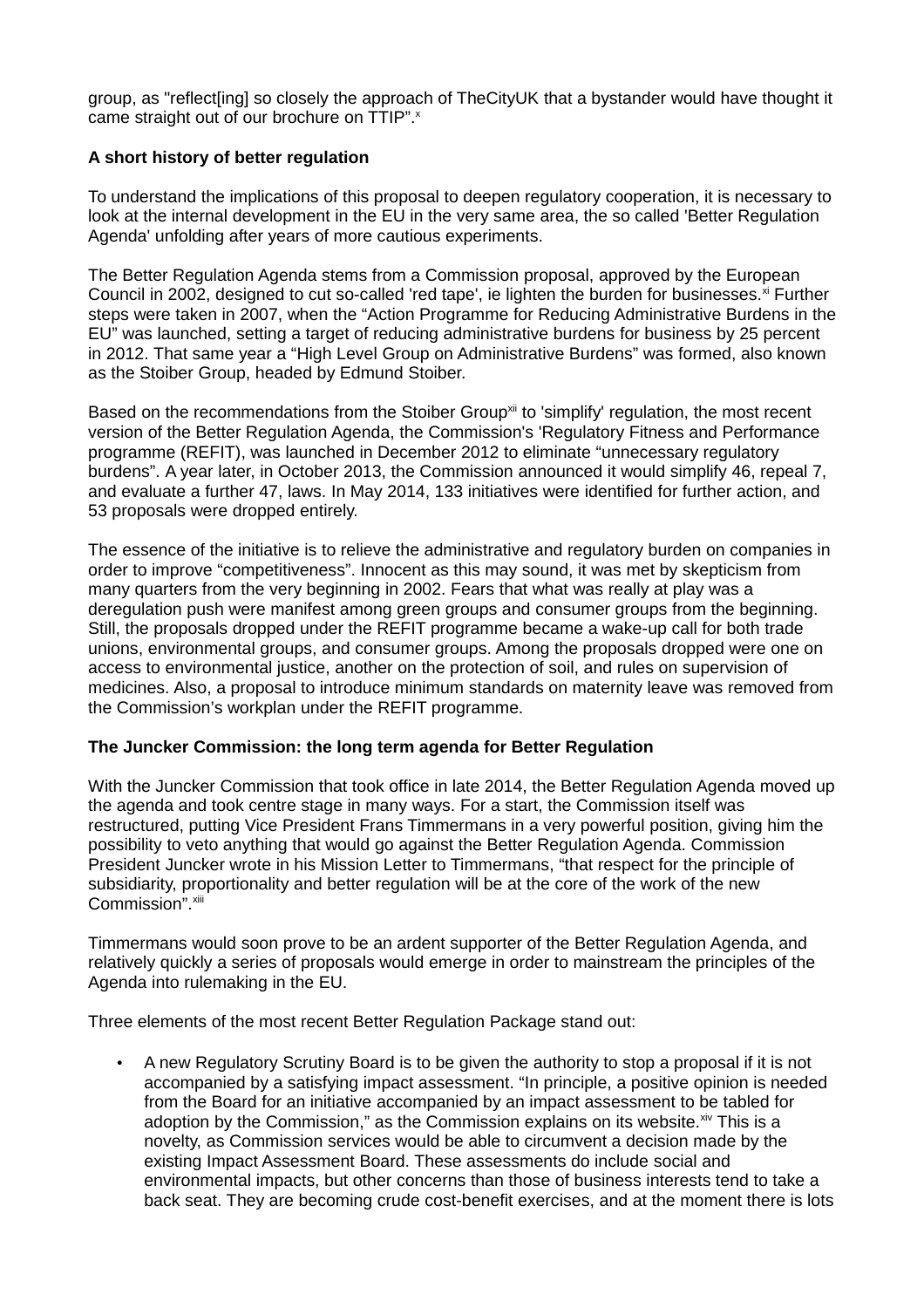of lobbying to tilt the scale even more. Business groups are pushing for the inclusion of an "innovation principle", as they are concerned "that the necessary balance of precaution and proportion is increasingly being replaced by a simple reliance on the precautionary principle and the avoidance of technological risk". What they ask for is that "whenever precautionary legislation is under consideration, the impact on innovation should also be taken into full account in the policy and legislative process". In other words a clear weakening of the precautionary principle.<sup>xv</sup>

- In a similar fashion, the Commission is proposing a far-reaching measure that will allow any institution (the Commission, the Council, or the European Parliament) to demand the legislative process be stopped if the original proposal is altered in a way that changes or disturbs the calculations in the impact assessment significantly. In the words of a Communication from May 2015, the Council and the European Parliament are asked to support a future proposal "that each institution may call for an independent panel to carry out an assessment of these factors following any substantial amendment to the Commission proposal."<sup>xvi</sup> At the moment, this proposal is discussed in the framework of an Interinstitutional Agreement.<sup>xvii</sup>
- Lastly, the Commission pledges a strong commitment to "transparency": "The Commission intends to listen more closely to citizens and stakeholders, and be open to their feedback, at every stage of the process – from the first idea, to when the Commission makes a proposal, through to the adoption of legislation and its evaluation."xviii While this sounds undeniably sympathetic, the real context is an industry demand to have easier access during the entire decision making process, with other stakeholders sidelined.

As would be expected, the package was received warmly by the business lobbying community, as in the case of one of the chief lobbyists from the European Banking Federation: "What strikes me the most in this package [on Better Regulation] is the expansion and the generalisation of the impact assessments, not to forget the ex post evaluations and the measurement of cumulative impacts of legislation. It could definitely enhance the dialogue at different stages of the legislative process". <sup>xix</sup>

# **The amalgamation of two initiatives: the filters and the maze**

So how will the Better Regulation initiative and Regulatory Cooperation combine in practice? Far from cutting 'red tape' business dislikes so much, they can be seen as adding filters to proposed new regulation while tangling up regulation that industry dislikes in a maze of impact assessments and trade-related bureacracy.

The package was received well by the US business community as well, particularly the US Chamber of Commerce which had been one of the main forces behind the push for comprehensive regulatory cooperation. In the words of two of the chief executives of the group it "represents a step forward in the European Union's decade-long journey to bringing coherence and rationality to its legislative and regulatory process."xx And according to the main publication on US trade policy, Inside US Trade, the package "partially addresses U.S. demands in trans-Atlantic free trade talks for more transparency and opportunities for stakeholders to influence the crafting of EU rules."xxi

The Better Regulation Package had an immediate effect on the TTIP negotiations. At a meeting of the Commission in July this year, two months after the publication of the package, Trade Commissioner Malmström said there were "advances in talks on cooperation on regulation, for which the 'Better Regulation' package adopted by the Commission on 19 May was particularly useful."xxii

So it seems Regulatory Cooperation under TTIP is to some extent already making its way into the EU legislative process, and it is being done under the Better Regulation Agenda. The question is how the two will interplay when they unfold according to existing plans and proposals.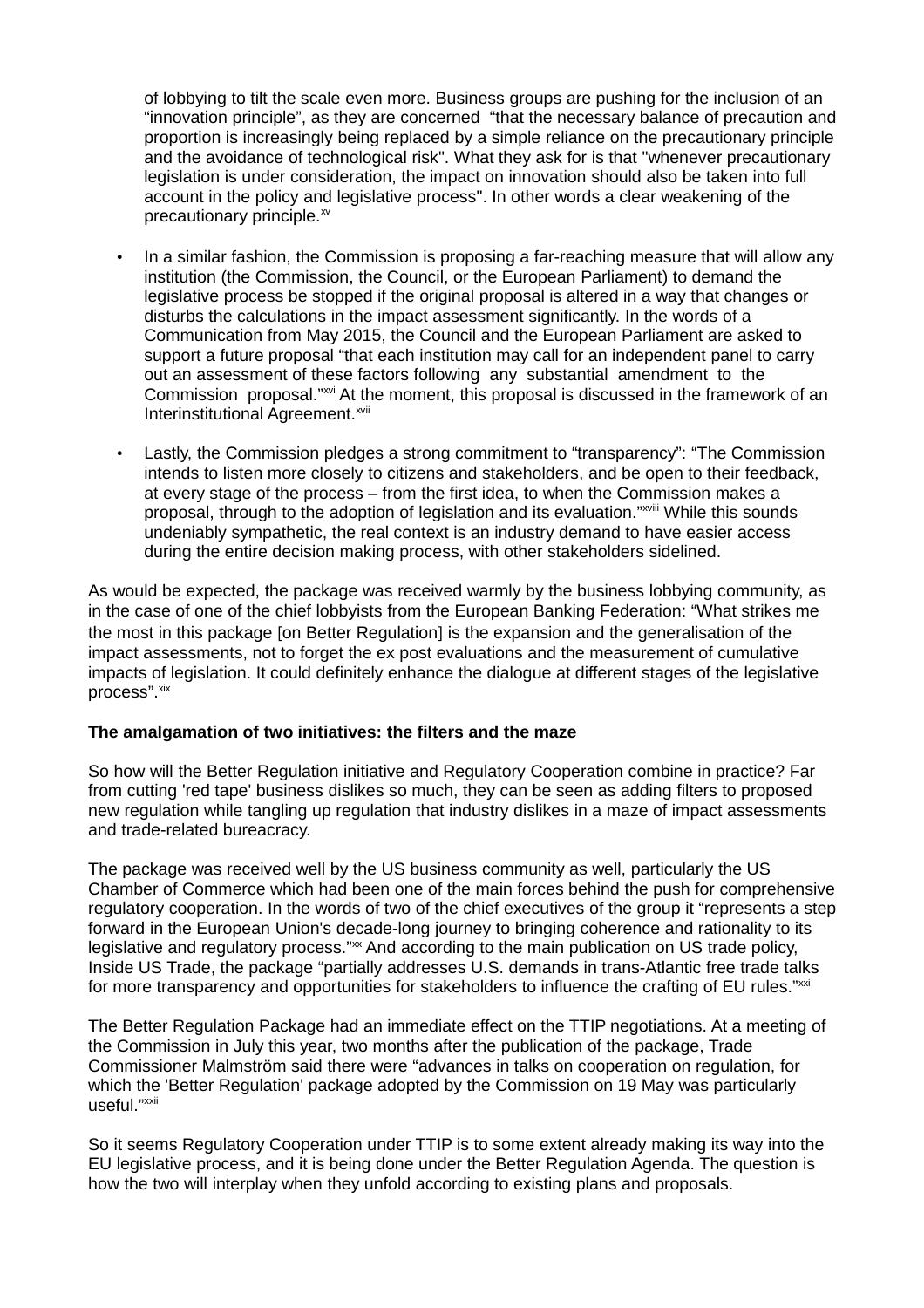First of all, Regulatory Cooperation and Better Regulation entail a common strategic vision of future regulation, and they establish the mechanisms to achieve it. The Commission has already taken steps with its "Regulatory Fitness and Performance Programme' (REFIT), and with programmes to reduce the "regulatory burden" on companies. The strategic plans for convergence between the US and the EU, and the sectoral strategies that are to be developed by the Regulatory Cooperation Council fits neatly with this design, and the two initiatives can easily become mutually reinforcing. Increasingly, there will be 'filters' that will remove the type of regulation from the agenda that would enhance environmental protection or labour protection – through industry pressure, or from the trade authorities from the other side of the Atlantic.

These filters will be coupled with what could become a spaghetti-like maze with several dead ends. If the Better Regulation Agenda unfolds in the way now envisioned by the Commission, and if regulatory cooperation with the US goes ahead as proposed, it will affect the legislative process in the EU significantly. If we take the legislative process chronologically, the Commission would have to consult with both with business groups - and with the US authorities, if it has an impact on US businesses. At this stage, it would be their privilege to comment on the nature of the proposal. While there is a chance that some civil society groups other than business lobby groups, will be able to comment, it will not be a level playing field between different actors<sup>xxiii</sup>. At this stage, the extra element added by Regulatory Cooperation is the fact that under Better Regulation, primary legislation is not included<sup>xxiv</sup>, only "delegated and implementing acts", and not least: there is no requirement to enter into a dialogue with trade partners, in this case the US.

The next step will be the production of an impact assessment, which is much more than a mere report produced by specialists. An impact assessment is an evaluation of a proposal which under the two programs is based on inputs from other actors as well, not least from business groups, and from the US authorities. It would be more precise to regard it as a review process. Methodologically, an impact assessment will always include a view on the environmental and social implications of a proposal, but they increasingly take the form of a cost-benefit analyses with economic factors gaining importance. That will be taken a step further if trade concerns are to be further incorporated.xxv

All this is to take place before a proposal is even adopted by the Commission. In other words, a significant exchange between important forces – the business community and the US authorities – are to happen before the Commission even decides whether or not to adopt a proposal and in what form.

Finally, we have the proposal from the Better Regulation Package to insert a procedure that could block or pause the political decision process – a pause in the procedure in order to evaluate amendments through another impact assessment. Also, should a proposal come out that would still go against interests of parts of the business community, then the US authorities could ask again for a "regulatory dialogue" as proposed by the EC as part of Regulatory Cooperation. During that exchange, several options are to be explored in order to avoid or limit the negative impact for US companies, including "simplification", a concept that is key to the Better Regulation Agenda.

## **Conclusions and policy proposals**

The scenario above builds on proposals, only some of which have actually been adopted. Also, the negotiations on TTIP are far from finished. But it does tell us about the agenda of industry lobby groups and key parts of the European Commission, so far with the support of member state governments.

From that viewpoint, Regulatory Cooperation under TTIP is set to have a serious effect in the European Union. It will increase the influence of the US trade authorities (or the US government) in EU politics, and it will strengthen the hand of US corporations, often working in tandem with their European counterparts.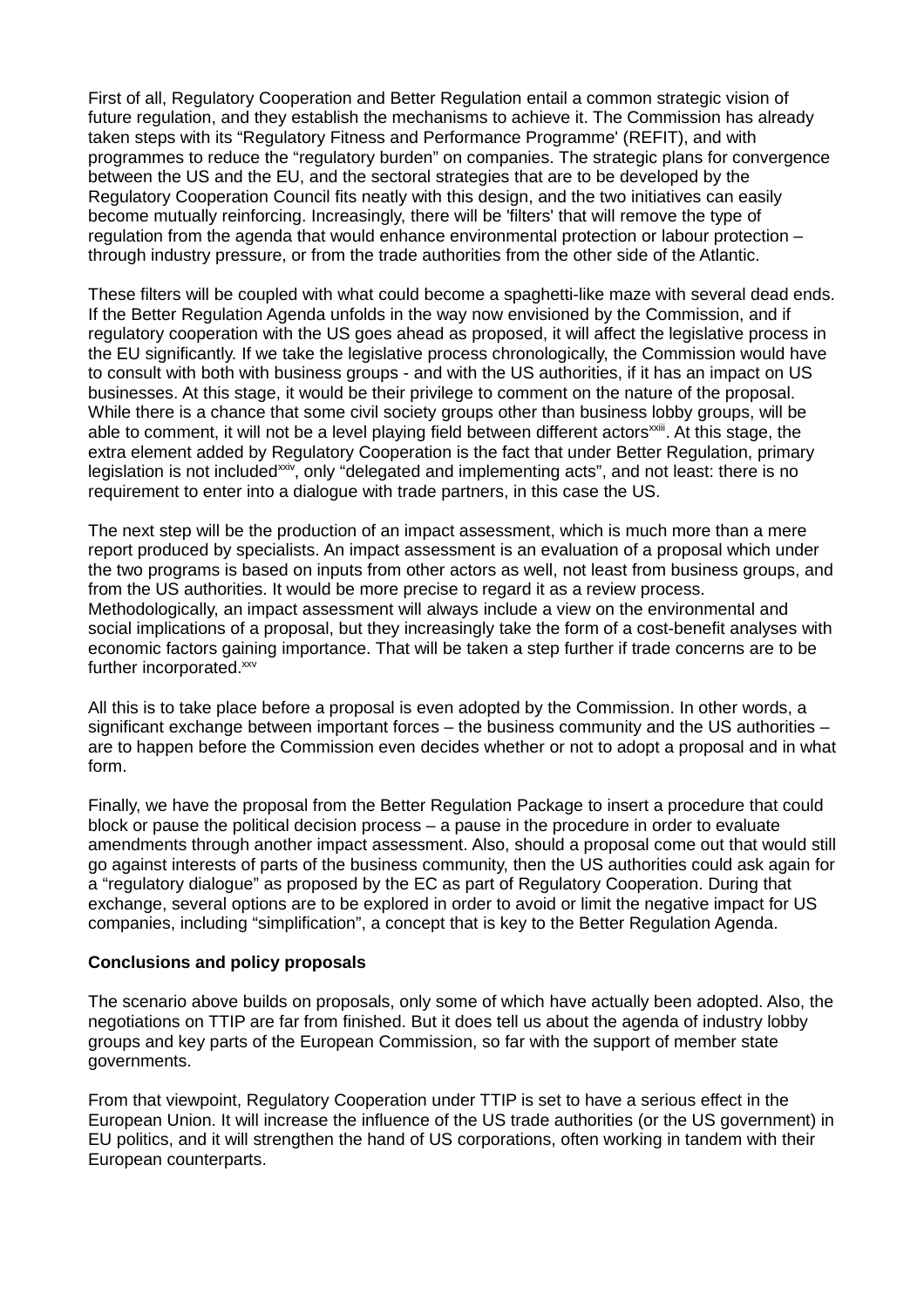But the threat from regulatory cooperation is not merely external in nature. It is not about the good European rules versus the naked deregulated capitalism of the US. Regulatory cooperation fits hand in glove with a development already on its way in the European Union, pushed by business lobby groups and the Commission. The Better Regulation Agenda is partly about implementing some of the measures in regulatory cooperation, and it is driven by the same objectives, that of removing supposed 'regulatory burdens'. Inevitably, such strategies will take their toll on protection levels, be it of the environment, public health, or consumer rights.

Additionally the Commission has already clearly shown its willingness to take its strategy into the area of labour laws, too. In that respect, the European Trade Union Institute (ETUI) notes a concern among trade unions that the Commission would be able to make the two agendas mutually reinforcing: "The dangers for workers come also from the Commission and the connections it might well see fit to establish between TTIP and the European REFIT programme. While the Commission states that the aims of REFIT are to reduce regulatory costs and to simplify administrative procedures in Europe, the programme stands ready to serve as an instrument for the implementation of TTIP and its threatened onslaught on the health and safety of European workers".<sup>xxvi</sup>

In many ways, this comes back to the question of democracy. The "regulation of regulation" that is at the heart of both initiatives, is set to steer political decision making away from rules that would be costly for business, and while it does not fully prevent measures such as enhanced environmental protection, it does erect new and formidable barriers to creating and implementing them.

The main policy proposal should be nothing less than the roll back of the deregulation agenda embodied in the two initiatives. To do that, it is necessary to unpack and attack the ideology of the 'regulatory burdens', and put an end to the massive regulatory capture that would be the outcome of the two initiatives.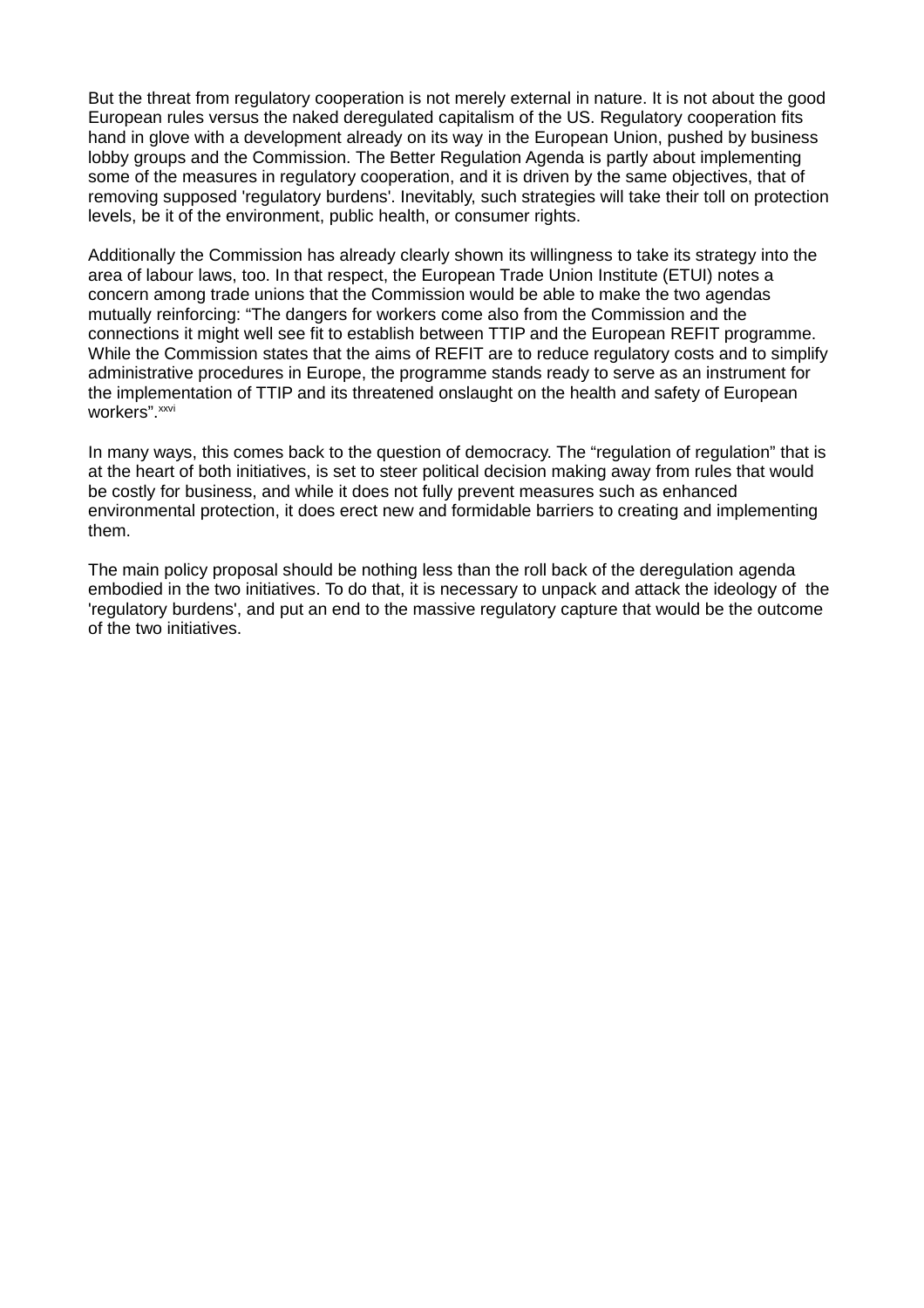i Anne Meuwese; "EU-US Horizontal Regulatory Cooperation", Tilburg University, 2011, page 2 ff, [https://pure.uvt.nl/portal/files/1326017/Meuwese\\_EU\\_US\\_horizontal\\_regulatory\\_cooperation\\_110420\\_postprint\\_imme](https://pure.uvt.nl/portal/files/1326017/Meuwese_EU_US_horizontal_regulatory_cooperation_110420_postprint_immediately.pdf) [diately.pdf](https://pure.uvt.nl/portal/files/1326017/Meuwese_EU_US_horizontal_regulatory_cooperation_110420_postprint_immediately.pdf)

ii An example is the report from the Ecologic Institute; "Regulatory Cooperation under TTIP – a risk for democracy and national regulation?", September 2014,

[https://www.boell.de/sites/default/files/ttip\\_study\\_regulatory\\_cooperation\\_under\\_ttip\\_1.pdf](https://www.boell.de/sites/default/files/ttip_study_regulatory_cooperation_under_ttip_1.pdf)

iii The first position paper from the European Commission on Regulatory Cooperation from December 2013 resembled the agenda that two powerful lobby groups, BusinessEurope and the US Chamber of Commerce, had been pushing for for at least a year. See Corporate Europe Observatory; "Regulation: None of Our Business?", December 2013. iv In most cases, a proposal from the Commission can only be rejected if there is a qualified majority against it. v Upcoming report from Corporate Europe Observatory & LobbyControl. See also Oliver Ziegler; "EU Regulatory

Decision Making and the Role of The United States", Springer Verlag, 2013.

vi For an overview of the latest proposal from the European Commission, see Kenneth Haar & Max Bank; "Regulations Handcuffed", January 2015,<http://corporateeurope.org/international-trade/2015/01/ttip-regulations-handcuffed>

vii This was the case with a proposal on electronic waste in the early days of Regulatory Cooperation. See Oliver

Ziegler; "EU Regulatory Decision Making and the Role of The United States", Springer Verlag, 2013.

viii ClientEarth & Centre for International Environmental Law; "Toward a Toxic Partnership", July 2014, <http://www.clientearth.org/reports/10714-response-to-eu-position-paper.pdf>

ix Centre for International Environmental Law; "Lowest Common Denominator. How the EU-US Trade Deal Threatens to Lower Standards of Protection from Toxic Pesticides", Januar 2015, [http://www.ciel.org/wp](http://www.ciel.org/wp-content/uploads/2015/06/LCD_TTIP_Jan2015.pdf)[content/uploads/2015/06/LCD\\_TTIP\\_Jan2015.pdf](http://www.ciel.org/wp-content/uploads/2015/06/LCD_TTIP_Jan2015.pdf)

x Richard Normington in TheCityUK, 5 February 2014, [http://www.thecityuk.com/blog/without-financial-services-the](http://www.thecityuk.com/blog/without-financial-services-the-ttip-could-be-made-to-look-a-monkey/)[ttip-could-be-made-to-look-a-monkey/](http://www.thecityuk.com/blog/without-financial-services-the-ttip-could-be-made-to-look-a-monkey/)

xi For an overview of the Better Regulation Agenda, see Corporate Europe Observatory; "Cutting Red Tape: How the European Commission and Big Business Push for Deregulation", [http://corporateeurope.org/power-](http://corporateeurope.org/power-lobbies/2014/10/crusade-against-red-tape-how-european-commission-and-big-business-push)

[lobbies/2014/10/crusade-against-red-tape-how-european-commission-and-big-business-push](http://corporateeurope.org/power-lobbies/2014/10/crusade-against-red-tape-how-european-commission-and-big-business-push)

xii The High Level Group on Administrative Burdens; "Cutting Red Tape in Europe", 24. July 2014,

[http://ec.europa.eu/smart-regulation/refit/admin\\_burden/docs/08-10web\\_ce-brocuttingredtape\\_en.pdf](http://ec.europa.eu/smart-regulation/refit/admin_burden/docs/08-10web_ce-brocuttingredtape_en.pdf)

xiii Jean-Claude Juncker; "Mission Letter" to Frans Timmermans, 1. November 2014.

[https://ec.europa.eu/commission/sites/cwt/files/commissioner\\_mission\\_letters/timmermans\\_en.pdf](https://ec.europa.eu/commission/sites/cwt/files/commissioner_mission_letters/timmermans_en.pdf) xiv [http://ec.europa.eu/smart-regulation/index\\_en.htm](http://ec.europa.eu/smart-regulation/index_en.htm)

xv Letter to Commission President Barroso from 12 corporations, 24. October 2013.

[http://corporateeurope.org/lobbycracy/2013/10/looking-real-transparency-open-letter-european-commission-chief](http://corporateeurope.org/lobbycracy/2013/10/looking-real-transparency-open-letter-european-commission-chief-scientist)[scientist](http://corporateeurope.org/lobbycracy/2013/10/looking-real-transparency-open-letter-european-commission-chief-scientist)

xvi Comunication from the Commission; "Better regulation for better results – an EU agenda", COM (2015) 215 final, http://ec.europa.eu/smart-regulation/better\_regulation/documents/com\_2015\_215\_en.pdf

xvii European Commission; "Proposal for an Interinstitutional Agreement on Better Regulation", 19. May 2015, [http://ec.europa.eu/smart-regulation/better\\_regulation/documents/com\\_2015\\_216\\_en.pdf](http://ec.europa.eu/smart-regulation/better_regulation/documents/com_2015_216_en.pdf)

xviii Ibid. page 4.

xix Olivier Thomas (EBF, July 2015. [http://enews.ebf-fbe.eu/2015/07/can-the-new-eu-better-regulation-package-stop](http://enews.ebf-fbe.eu/2015/07/can-the-new-eu-better-regulation-package-stop-the-legislative-frenzy/)[the-legislative-frenzy/](http://enews.ebf-fbe.eu/2015/07/can-the-new-eu-better-regulation-package-stop-the-legislative-frenzy/)

xx Peter Chase & Adam Schlosser; "Better Regulation – An Ongoing Journey", July 2015,

<https://www.uschamber.com/issue-brief/better-regulation-ongoing-journey>

xxi "EU Meets U.S. Regulatory Demands Halfwayu With Better Regulation Agenda", 9. July 2015.

xxii Minutes of the 2136th Meeting of the European Commission, meeting held at 22. July 2015, minutes dated 8. September 2015.<http://ec.europa.eu/transparency/regdoc/rep/10061/2015/EN/10061-2015-2136-EN-F1-1.PDF>

- xxiii This question that of whether stakholders enjoy equal rights under Regulatory Cooperation will be dealt with in 9detail in an upcoming report from Corporate Europe Observatory and LobbyControl. Regulatory Cooperation between the EU and the US in the past, was always very open to the big business community, with the Transatlantic Business Dialogue (TABD) as their main vehicle of influence. Despite promises of a "level playing field", other groupings never enjoyed a fraction of the influence of the TABD.
- xxiv In its communication on the "Better Regulation Package" in May 2015, the Commission makes it clear that for the first time, "stakeholders will be able to provide feedback on acts setting out technical or specific elements that are needed to implement the legislation adopted by the European Parliament and the Council". However, in the texts leaked on Regulatory Cooperation, primary legislation is included.

Communication from the Commission; "Better regulation for better results – an EU agenda", COM (2015) 215 final, http://ec.europa.eu/smart-regulation/better\_regulation/documents/com\_2015\_215\_en.pdf

xxv An example of how trade concerns can negatively affect impact assessments can be seen from a report from the first dialogue between the Commission and the US agency OMB. In it, comment by the Transatlantic Consumer Dialogue on the effects of potentially "excessive attention" given to trade concerns, the two bodies respond, that "regulations that unnecessarily restrict international trade and investment reduce competition, thereby harming consumers through higher prices and reductions in incentives for producers to innovate and increase productivity". See Secretariat General of the European Commission & OMB; "Review of the application of EU and US regulatory impact